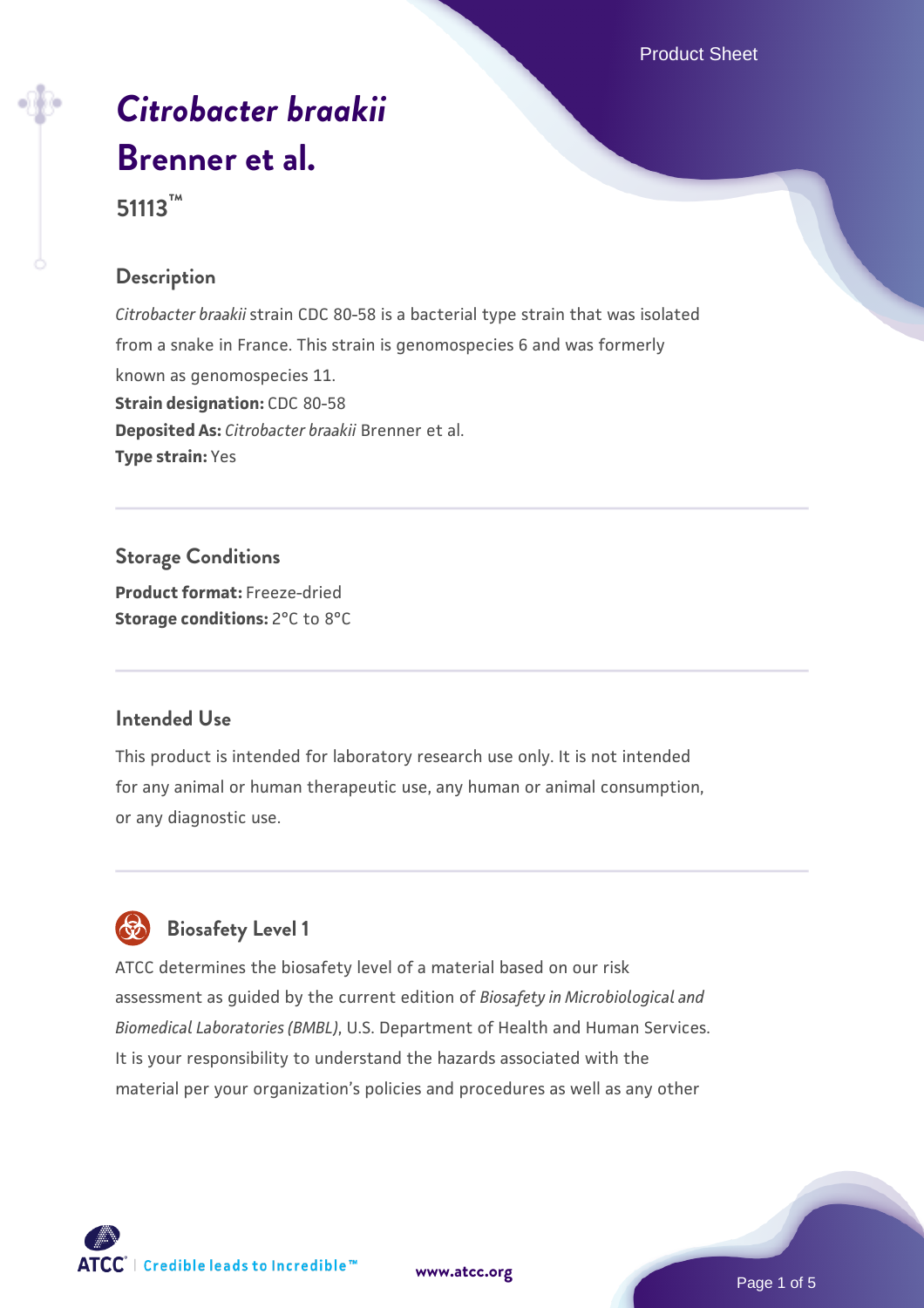applicable regulations as enforced by your local or national agencies.

ATCC highly recommends that appropriate personal protective equipment is always used when handling vials. For cultures that require storage in liquid nitrogen, it is important to note that some vials may leak when submersed in liquid nitrogen and will slowly fill with liquid nitrogen. Upon thawing, the conversion of the liquid nitrogen back to its gas phase may result in the vial exploding or blowing off its cap with dangerous force creating flying debris. Unless necessary, ATCC recommends that these cultures be stored in the vapor phase of liquid nitrogen rather than submersed in liquid nitrogen.

#### **Certificate of Analysis**

For batch-specific test results, refer to the applicable certificate of analysis that can be found at www.atcc.org.

#### **Growth Conditions**

**Medium:**  [ATCC Medium 3: Nutrient agar or nutrient broth](https://www.atcc.org/-/media/product-assets/documents/microbial-media-formulations/3/atcc-medium-3.pdf?rev=7510837507e64d849c62a46b5b2197a1) **Temperature:** 37°C **Atmosphere:** Aerobic

#### **Handling Procedures**

- 1. Open vial according to enclosed instructions.
- 2. Using a single tube of #3 broth (5 to 6 mL), withdraw approximately 0.5 to 1.0 mL with a Pasteur or 1.0 mL pipette. Rehydrate the entire pellet.

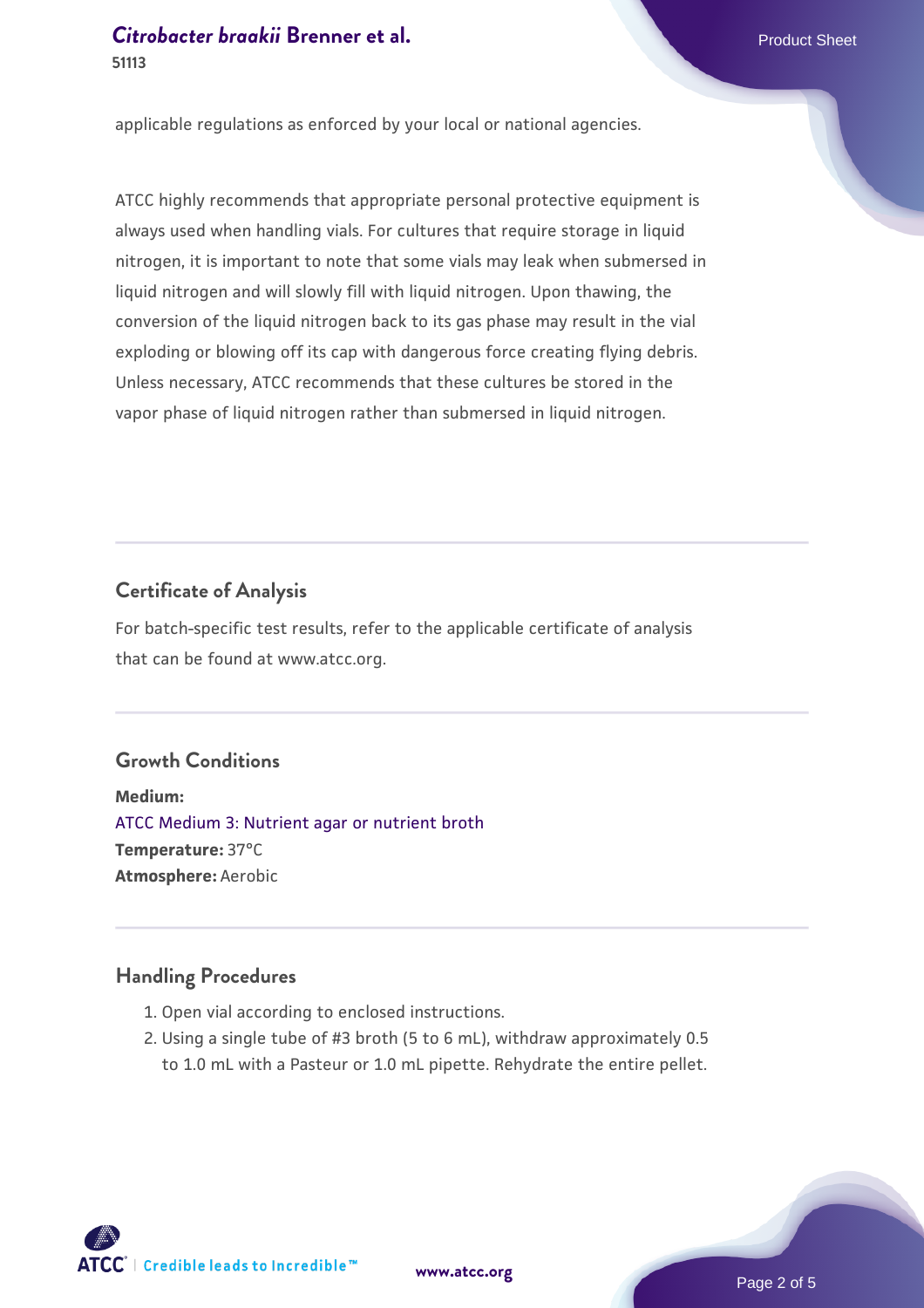## **[Citrobacter braakii](https://www.atcc.org/products/51113) Brenner et al.** Product Sheet

**51113**

- 3. Aseptically transfer this aliquot back into the broth tube. Mix well.
- Use several drops of the suspension to inoculate a #3 agar slant and/or 4. plate.
- 5. Incubate the tubes and plate at 37°C for 24 hours.

#### **Notes**

Additional information on this culture is available on the ATCC® web site at www.atcc.org.

## **Material Citation**

If use of this material results in a scientific publication, please cite the material in the following manner: *Citrobacter braakii* Brenner et al. (ATCC 51113)

## **References**

References and other information relating to this material are available at www.atcc.org.

#### **Warranty**

The product is provided 'AS IS' and the viability of ATCC® products is warranted for 30 days from the date of shipment, provided that the customer has stored and handled the product according to the information included on the product information sheet, website, and Certificate of Analysis. For living cultures, ATCC lists the media formulation and reagents that have been found to be effective for the product. While other unspecified media and reagents may also produce satisfactory results, a



**[www.atcc.org](http://www.atcc.org)**

Page 3 of 5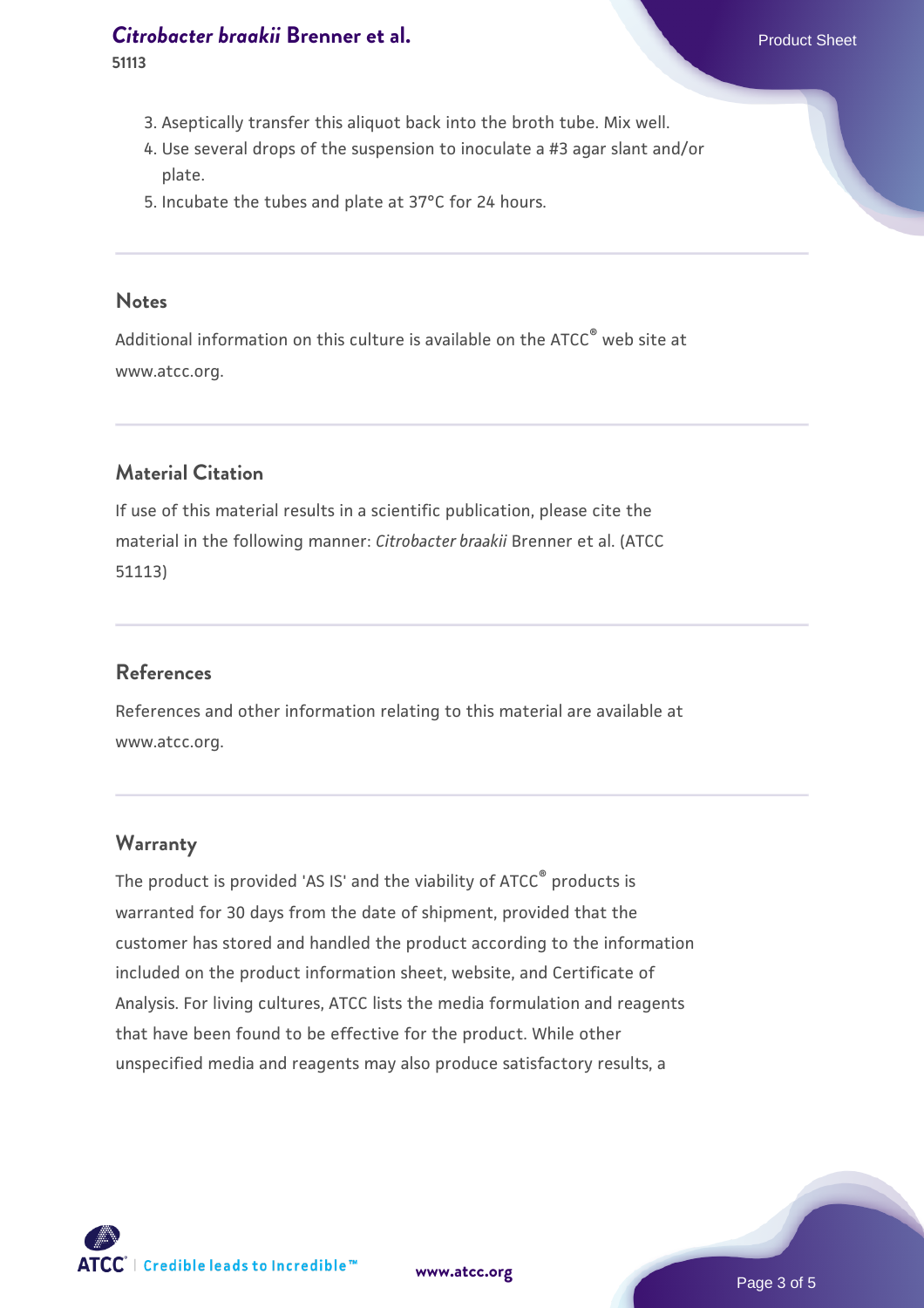## **[Citrobacter braakii](https://www.atcc.org/products/51113) Brenner et al.** Product Sheet **51113**

change in the ATCC and/or depositor-recommended protocols may affect the recovery, growth, and/or function of the product. If an alternative medium formulation or reagent is used, the ATCC warranty for viability is no longer valid. Except as expressly set forth herein, no other warranties of any kind are provided, express or implied, including, but not limited to, any implied warranties of merchantability, fitness for a particular purpose, manufacture according to cGMP standards, typicality, safety, accuracy, and/or noninfringement.

## **Disclaimers**

This product is intended for laboratory research use only. It is not intended for any animal or human therapeutic use, any human or animal consumption, or any diagnostic use. Any proposed commercial use is prohibited without a license from ATCC.

While ATCC uses reasonable efforts to include accurate and up-to-date information on this product sheet, ATCC makes no warranties or representations as to its accuracy. Citations from scientific literature and patents are provided for informational purposes only. ATCC does not warrant that such information has been confirmed to be accurate or complete and the customer bears the sole responsibility of confirming the accuracy and completeness of any such information.

This product is sent on the condition that the customer is responsible for and assumes all risk and responsibility in connection with the receipt, handling, storage, disposal, and use of the ATCC product including without limitation taking all appropriate safety and handling precautions to minimize health or environmental risk. As a condition of receiving the material, the customer agrees that any activity undertaken with the ATCC product and any progeny or modifications will be conducted in compliance with all applicable laws, regulations, and guidelines. This product is provided 'AS IS' with no representations or warranties whatsoever except as expressly set forth herein and in no event shall ATCC, its parents, subsidiaries, directors, officers, agents, employees, assigns, successors, and affiliates be liable for indirect,



**[www.atcc.org](http://www.atcc.org)**

Page 4 of 5